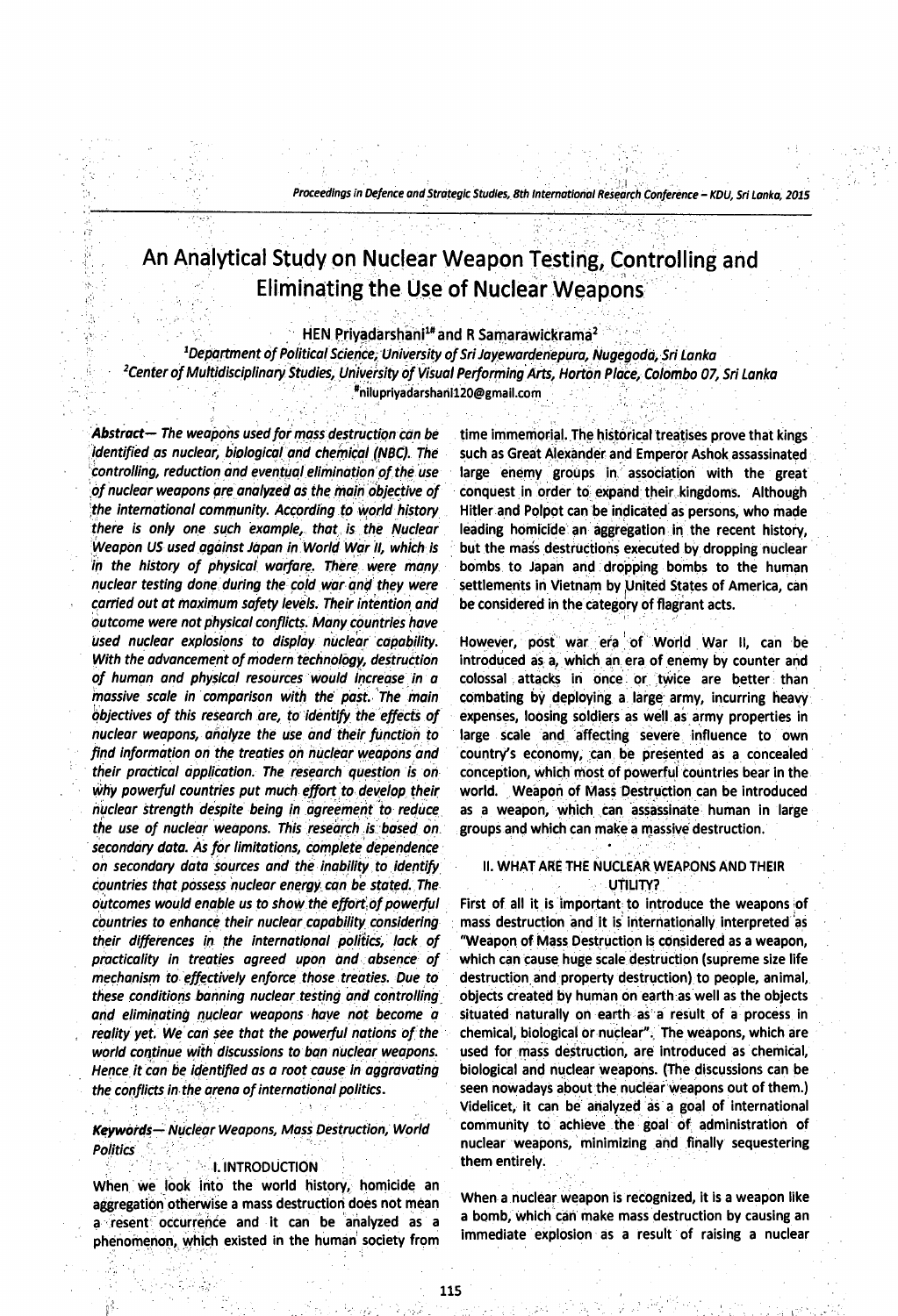reaction. So called definition shall be important. Accordingly, it seems that while the nuclear weapon is a weapon specialty, which explodes and the reason for that explosion is the delivery of a great pressure due to a nuclear reaction or causing explosion or composition. As a result of it, although nuclear weapon is small, it possesses a tremendous power and it is more powerful than a weapon consisted with large size explosives. There is an opportunity, which a nuclear weapon was at exploded contrarily in the war history. That incident was that the United States of America made arrangements to explode at the latterly. Videlicet, on August in the year 1945, it was a nuclear weapon with the meaning and name of Little Boy, which contained uranium. It was dropped on to the city of Hiroshima in Japan. Another incident was the bomb, which was containing plutonium and named and meant Fat Man, which was dropped on to the city of Nagasaki.It reported that many sudden deaths about 140,000 brought to the people with the explosion of this bomb. More than this number of people died after transfusing radiations to their bodies.

After the bombing in Hiroshima and Nagasaki, nuclear bombs were blasted with the objectives of testing and demonstration purposes by countries such as United States of America, Soviet Union, England, France, People's China, India, Pakistan and North Korea. There are many varieties among the nuclear weapons and many states precede the intention of administration of nuclear weapons, minimizing and finally sequestering them entirely. There are many states, which tested nuclear weapons with the objectives of testing and demonstration purposes at present and if a war erupts using nuclear weapons, with the advancement of modern technology, there may be damages to the human and physical resources in more than hundred or thousand times compared with the past. Therefore, although many groups attempt to eliminate the nuclear weapon system from the world politics, a practicality cannot be seen. However, a priority of enhancing the nuclear weapons is seen although the powerful states have agreed with the agreements of nuclear weapons limitations.

As of 2014, only two nuclear weapons have been used in the course of warfare, both times by the United States near the end of World War II. On 6 August 1945, a uranium gun-type fission bomb code-named 'Little Boy' was detonated over the Japanese city of Hiroshima. Three days later, on 9 August, a plutonium implosiontype fission bomb code-named 'Fat Man' was exploded over the Japanese city of Nagasaki. These two bombings resulted in the deaths of approximately 140,000 civilians and military personnel from acute injuries sustained from the explosions.

Since the bombings of Hiroshima and Nagasaki, nuclear weapons have been detonated on over two thousand occasions for testing purposes and demonstrations. Only a few nations possess such weapons or are suspected of seeking them. The only countries known to have detonated nuclear weapons and that acknowledge possessing such weapons are (chronologically by date of first test) the United States, the Soviet Union (succeeded as a nuclear power by Russia), the United Kingdom France, the People's Republic of China, India, Pakistan, and North Korea. Israel is also widely believed to possess nuclear weapons, though it does not acknowledge having them.

 $\label{eq:R1} \begin{aligned} \mathcal{F}_{\mathcal{M}}(\mathcal{M}) = \mathcal{F}_{\mathcal{M}}(\mathcal{M}) = \mathcal{F}_{\mathcal{M}}(\mathcal{M}) = \mathcal{F}_{\mathcal{M}}(\mathcal{M}) = \mathcal{F}_{\mathcal{M}}(\mathcal{M}) = \mathcal{F}_{\mathcal{M}}(\mathcal{M}) = \mathcal{F}_{\mathcal{M}}(\mathcal{M}) = \mathcal{F}_{\mathcal{M}}(\mathcal{M}) = \mathcal{F}_{\mathcal{M}}(\mathcal{M}) = \mathcal{F}_{\mathcal{M}}(\mathcal{M}) = \mathcal{F}_{\mathcal{M}}(\mathcal{M$ 

| Country        | Operational<br>(Strategic) | Operational<br>(Non Strategic)  | Reserved/<br>Undeveloped | Military<br>stockpile | Inventory total |
|----------------|----------------------------|---------------------------------|--------------------------|-----------------------|-----------------|
| Russia         | 2430                       |                                 | 3000                     | 5500                  | 10000           |
| U.S            | 1950                       | 200                             | 2850                     | 5000                  | 8500            |
| France         | 290                        | n.a                             | Unknown                  | 300                   | 300             |
| China          | 0                          | Unknown                         | 180                      | 240                   | 240             |
| <b>Britain</b> | 160                        | n.a                             | 65                       | 225                   | 225             |
| Israel         | ۰                          | n.a                             | 80                       | 80                    | 80              |
| Pakistan       |                            | n.a                             | 90-110                   | 90-110                | 90-110          |
| India          |                            | n.a                             | 80-100                   | 80-100                | 80-100          |
| N.Korea        | ۰                          | $\overline{\phantom{a}}$<br>n.a | $10$                     | $\leq 10$             | $10$            |
| <b>Total</b>   | 4830                       | 200                             | 6400                     | 11500                 | 19500           |

*Source- Reuters, [www.fas.org](http://www.fas.org)*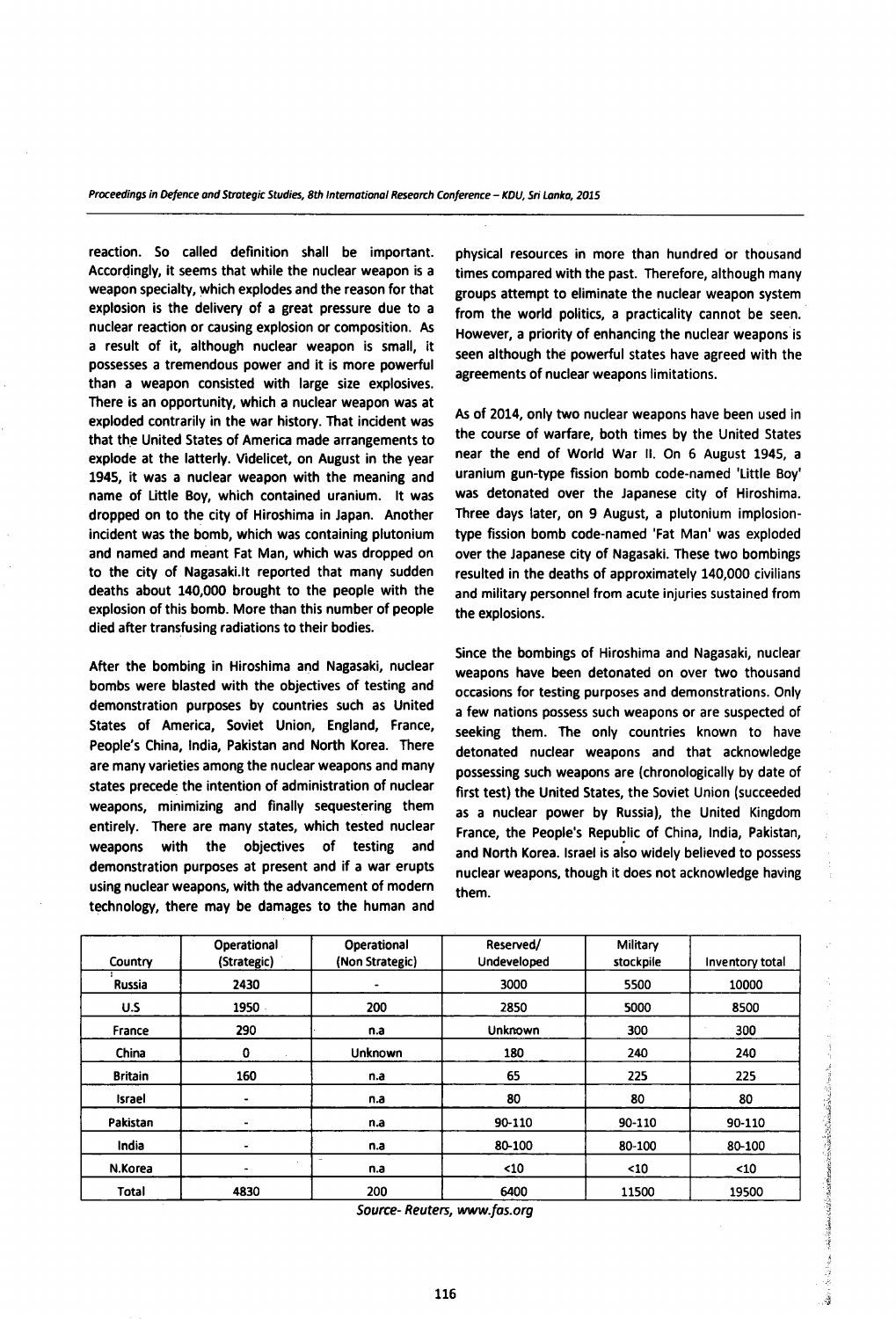| Nations with nuclear<br>weapons    | United States, Russia, Britain, France, China, Israel, India, Pakistan, North Korea                                                                                                                                     |  |  |  |  |  |
|------------------------------------|-------------------------------------------------------------------------------------------------------------------------------------------------------------------------------------------------------------------------|--|--|--|--|--|
| Nations hosting nuclear<br>weapons | Belgium, Germany, Italy, Netherlands, Turkey                                                                                                                                                                            |  |  |  |  |  |
| Nations in nuclear alliances       | Albania, Australia, Bulgaria, Canada, Croatia, Czech, Denmark, Estonia, Greece, Hungary, Iceland,<br>Japan, Latvia, Lithuania, Luxembourg, Norway, Poland, Portugal, Romania, Slovakia, Slovenia,<br>South Korea, Spain |  |  |  |  |  |

*Source- [www.tcanw.org](http://www.tcanw.org)*

noted the dropping of bombs on to the cities of to have the existence the effect of the radio activeness Hiroshima and Nagasaki, but it is a matter of controversy from a nuclear bomb, there are many persons, whom in the international politics that powerful countries in the were affected with radioactive and suffering from world possess the nuclear weapon technology. No any various deceases includingirrem ediable cancers and from country has confirmed whether they possess the nuclear gene mutation. power or not in their states. For an example, though international reviewers confirm that Israel possesses. There is an importance for the Neutron Bomb and Emodern war technology and a wide project with hundred bomb among the nuclear weapons. Neutron Bomb is of missiles, it has not been confirmed with evidences in introduced as the high conditioned Enhanced Radiation the international politics. Once Iran was criticized by Weapon (ERW). There is a significant place for the United States of America that an attempt of developing Neutron Bomb among nuclear weapons. their ability of nuclear weapons. America expressed that although there is no opportunity for conducting tests This bomb causes very strong neutron energy eruption aiming a weapon, but there are opportunities for testing by activating differently more than the energy eruptions non weapon affairs using uranium. The fight of a normal nuclear bomb. Because of that, cell

There are two kinds of nuclear weapons mainly called and huge damages cause by gamma rays. Atomic Bomb/Fission Weapon and h-bomb. Out of these two kinds of bombs more powerful one is h-bomb. In Everyone is eagerly waiting for a world free from the order to obtain the high temperature to explode an h- threat of nuclear. However, many people have a bomb, first the temperature should be obtained by pessimism ideology when they see the reality of the exploding a nuclear bomb. Everything made of metal world. The idea of administration of nuclear weapons, was instantly melted against the affect of the bombs minimizing and finally eliminating, has been thrown away which were dropped on to the cities of Hiroshima and from the agenda of United States and international Nagasaki in Japan. At present, bombs have been community. (Guardian Weekly News Paper) produced 50 times to 100 times more powerful than earlier. The gamma rays emanate when atomic is *C. Testing of Nuclear Weapons* those absorbed with the rays, such as trees, creepers, of 16 July 1945 at a desert test site in Alamogordo, New

One state, South Africa, fabricated nuclear weapons in radioactive. It spreads to different distances through the the past, but as its apartheid regime was coming to an air to various objects in all sizes whether visible or end, it disassembled its arsenal, acceded to the Nuclear invisible. All of them are called as radioactive materials Non-Proliferation Treaty, and accepted full-scope and the rays, which emanate out of them, attack the international safeguards. The Federation of American affect of radio activeness to all objects of live and lifeless, Scientists estimates there are more than 17,000 nuclear which exist in the distance environment oreganos. The warheads in the world as of 2012, with around 4,300 of results orientated out of it will last for many years, them considered operational, ready for use. Cannot be removed for generations and there are no (www.fissilematerials.org). the state of the reatments as well. Until the radio activeness in the materials ends automatically some day or other, their **B. Verities of Nuclear Weapons and their Effects** . Unfavorable effects will remain same attacking Usage of nuclear weapons in the world history can be accordingly. W hile there are current evidences in Japan

membranes of the live beings are destroyed instantly

exploded and though it does not travel long distance, The history of nuclear testing began early on the morning buildings, vehicles, air, water, etc. become a state of Mexico when the United States exploded its first atomic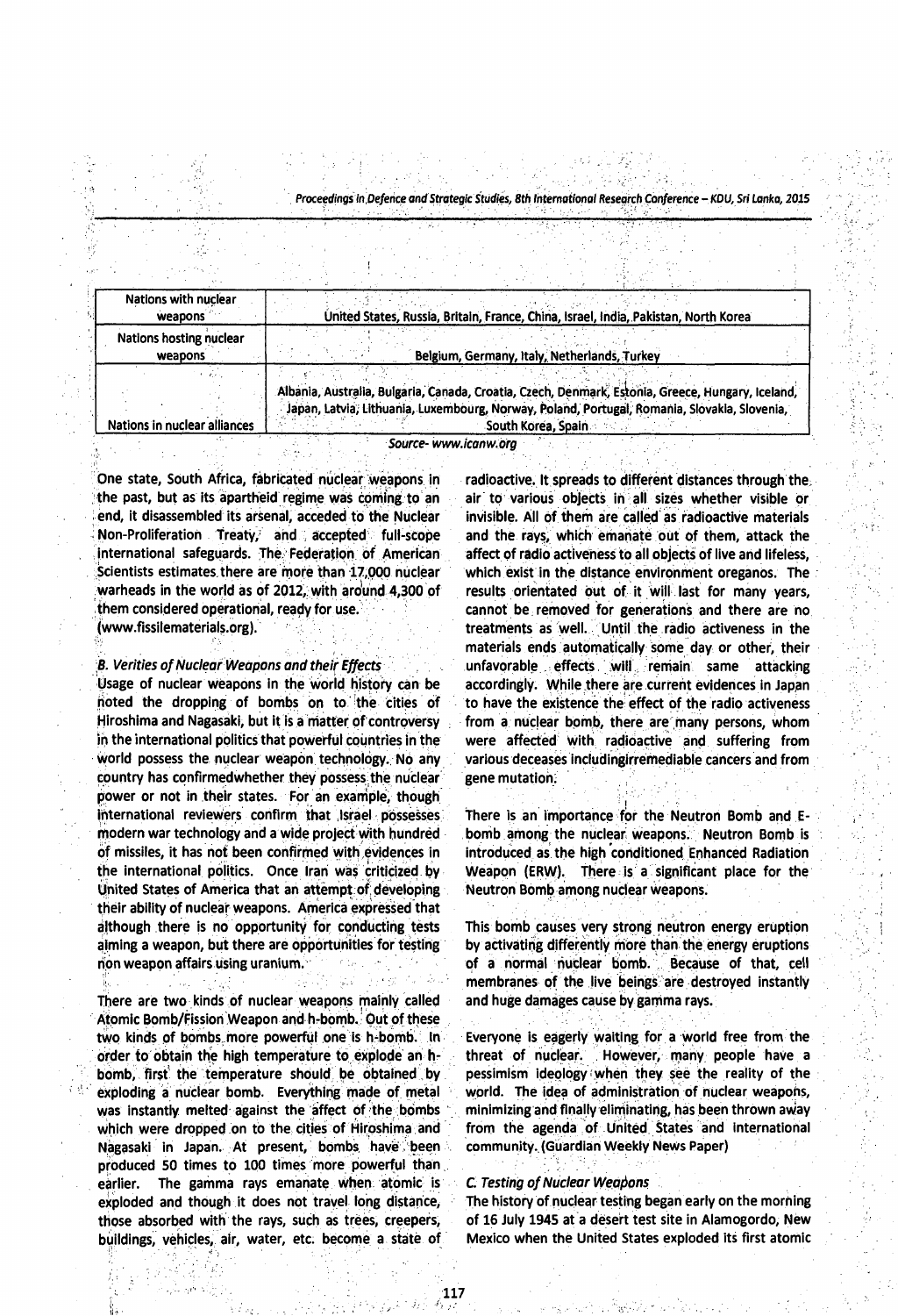bomb. Designated as the Trinity Site, this initial test was the culmination of years of scientific research under the banner of the so-called "Manhattan Project".

In the five decades between that fateful day in 1945 and the opening for signature of the Comprehensive Nuclear-Test-Ban Treaty (CTBT) in 1996, over 2,000 nuclear tests were carried out all over the world.

**• The United States** conducted **1,032** tests between 1945 and 1992.

**• The Soviet Union** carried out **715** tests between 1949 and 1990.

**• The United Kingdom** carried out **45** tests between 1952 and 1991.

**• France** carried out **210** tests between 1960 and 1996.

**• China** carried out **45** tests between 1964 and 1996.

After the CTBT was opened for signature in September 1996, about half a dozen nuclear tests have been conducted:

**• Indian** conducted **two** tests in 1998 (India had also conducted one so-called peaceful nuclear explosion in 1974.)

**• Pakistan** conducted **two** tests in 1998.

**• The Democratic People's Republic of Korea** announced that it had conducted a nuclear test in 2006. (www.ctbto.org)

#### *D. Types of Nuclear Test*

Nuclear explosions have been detonated in all environments: above ground, underground and underwater. Bombs have been detonated on top of tow ers, onboard barges, suspended from balloons, on the earth's surface, underwater to depths of 600m, underground to depths of more than 2,400m and in horizontal tunnels. Test bombs have been dropped by aircraft and fired by rockets up to 200 miles into the atmosphere.

### *1) Atmospheric Testing*

Atm ospheric testing refers to explosions which take place in or above the atmosphere.All told, of the over 2,000 nuclear explosions detonated worldwide between **16 July 1945 (United States) and 29 July 1996 (China), 25** % or over 500 bombs were exploded in the atmosphere: over 200 by the United States, over 200 by the Soviet Union, about 20 by Britain, about 50 by France and over 20 by China.

International concern over radioactive fallout resulting from atm ospheric tests escalated in the mid 1950s. In March 1954, the United States tested its hydrogen bomb Castle Bravo in the Pacific's Marshall Islands. The Bravo test created the worst radiological disaster in the United States' testing history. By accident, local civilians on the Marshall Islands, US servicemen stationed on Rongerik atoll, and the Japanese fishing trawler Lucky Dragon, were contaminated with the fallout.

Nuclear weapons tests have been carried out in all environments: above ground, underground and underwater. Atmospheric testing was banned by the 1963 Partial Test Ban Treaty. Negotiations had largely responded to the international community's grave concern over the radioactive fallout resulting from atm ospheric tests. The United States, the Soviet Union and the United Kingdom became Parties to the Treaty; France and China did not. France conducted its last atm ospheric test in 1974, China in 1980. CTBTO's infrasound IMS stations are used to detect nuclear explosions by monitoring low-frequency sound waves in the atm osphere. CTBTO Radionuclide IMS stations are designed to detect radioactive particles emanating from an atmospheric test.

#### *2) Underwater Testing*

Underwater testing refers to explosions which take place underwater or close to the surface of the water. Relatively few underwater tests have been conducted. The first underwater nuclear test  $-$  Operation Crossroads — was conducted by the United States in 1946 at its Pacific Proving Grounds in the Marshall Islands with the purpose of evaluating the effects of nuclear weapons used against naval vessels. Later, in 1955, the United States' Operation Wigwam conducted a single underwater nuclear test at a depth of 600 m to determine the vulnerability of submarines to nuclear explosions.

Underwater nuclear explosions close to the surface can disperse large amounts of radioactive water and steam, contaminating nearby ships, structures and individuals. Underwater nuclear testing was banned by the 1963 Partial Test Ban Treaty. The CTBTO's hydro acoustic IMS stations are those best suited to detect nuclear explosions underwater.

### 3) *Underground Testing*

Underground testing means that nuclear explosions are detonated at varying depths under the surface of the earth. These comprised the majority (i.e. about 75%) of all nuclear explosions detonated during the Cold War  $(1945-1989)$ ; that is, over 800 of all tests conducted by the United States and nearly 500 of all tests conducted by the Soviet Union. When the explosion is fully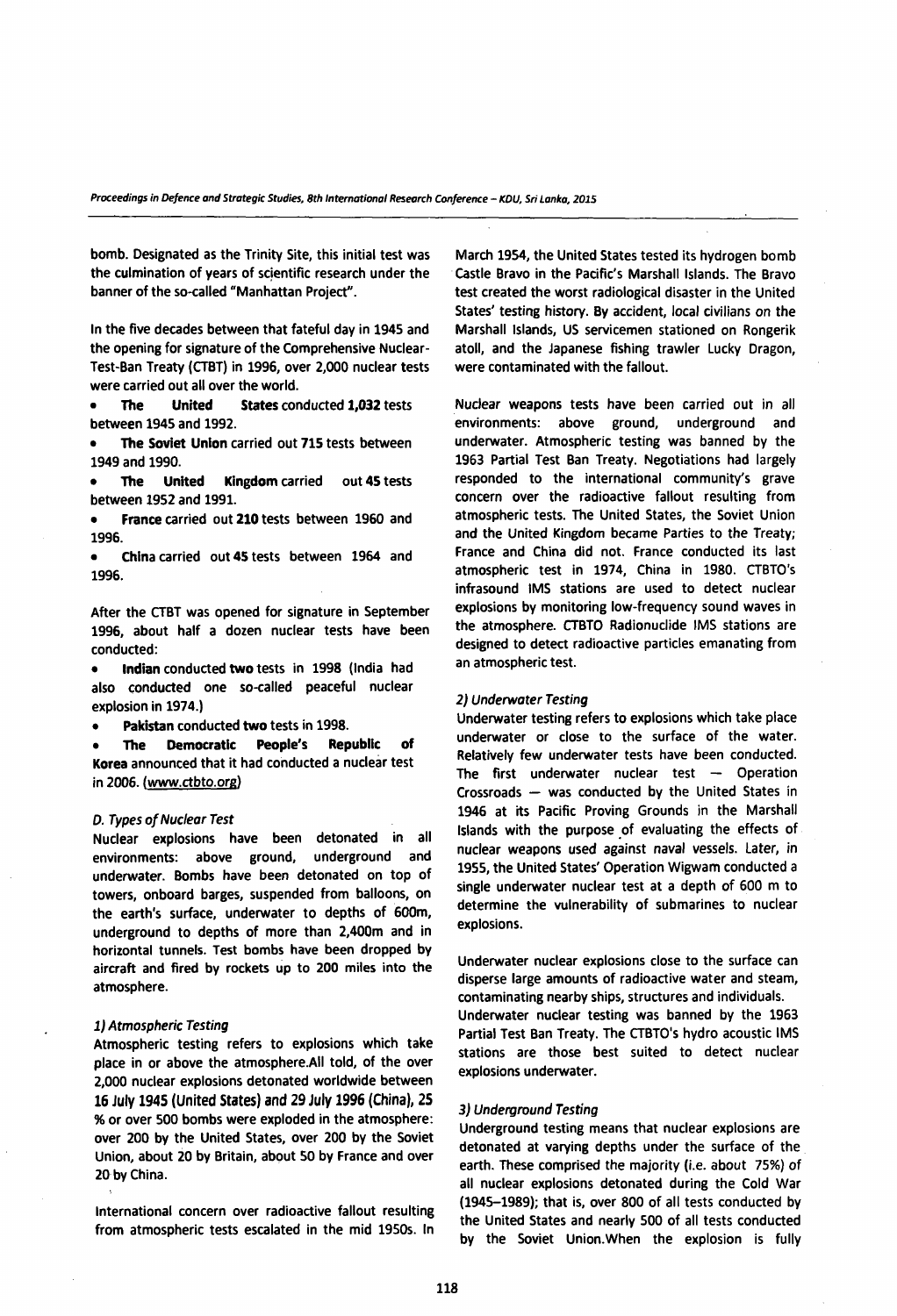contained, underground nuclear testing emits negligible fallout compared to atmospheric testing. However, if underground nuclear tests "vent" to the surface, they can produce considerable radioactive debris. Underground testing is usually evident through seismic activity related to the yield of the nuclear device.

Underground nuclear testing was banned by the 1996 Comprehensive Nuclear-Test-Ban Treaty (CTBT) that bans all nuclear explosions on Earth. 75% of all nuclear test explosions during the cold war were conducted underground. ;

The CTBTO's seismic IMS stations are used to detect nuclear explosions underground. The seismic data is combined with radionuclide data. Only the radionuclide technology can determine if an explosion is nuclear in origin; its stations and laboratories around the world monitor the presence of particulates and/or noble gases in the atmosphere.

# *E. The Beginning of the Nuclear Era 1945-2009*

The United States launched the Nuclear Age in the predawn hours of 16 July 1945 when it detonated a 20kiloton atomic bomb code-named "Trinity" at Alamogordo, New Mexico.

Under the umbrella of the "Manhattan Project", the test's original purpose had been to confirm that an implosion-type nuclear weapon design was feasible. It also gave United States' scientists and the military an idea of what the actual size and effects of such nuclear explosions would be before using them in combat.

While the Alamogordo test demonstrated many of the explosion's effects, it failed to provide a meaningful comprehension of radioactive nuclear fallout, which was not well understood by project scientists until years later.

The United States dropped two atomic bombs on Japan towards the end of World War II: one an untested guntype fission bomb called "Little Boy" on Hiroshima on 6 August 1945; another implosion-type bomb tested at Alamogordo for the first time a month earlier and called "Fat Man" on Nagasaki on 9 August. Together these two bombs killed some 220,000 Japanese citizens outright, with over 200,000 more dying subsequently from lethal radiation overdoses. (www.un.org)

| $\sim 2$<br>Date | Description                            | <b>Estimated</b> | Type                    | <b>Name</b>             | Location                          |
|------------------|----------------------------------------|------------------|-------------------------|-------------------------|-----------------------------------|
|                  |                                        | Yield            |                         |                         |                                   |
| 16 July 1945     | U.S. tests first<br>nuclear device     | $\sim$ 20 kt     | plutonium<br>implosion. | <b>Trinity</b>          | Alamagordo, New<br>Mexico, USA    |
| 6 August 1945    | Little Boy dropped<br>on Hiroshima     | $^{\sim}$ 13 kt  | <b>HEU gun-type</b>     | <b>Little Boy</b>       | Hiroshima, Japan                  |
| 9 August 1945    | Fat Man dropped<br>on Nagasaki         | $^{\sim}$ 21 kt  | plutonium<br>implosion  | Fat Man                 | Nagasaki, Japan                   |
| 25 July 1946     | U.S. conducts first<br>underwater.test | $^{\sim}$ 23 kt  | plutonium<br>implosion  | <b>Crossroads Baker</b> | Bikini Atoll, Marshall<br>Islands |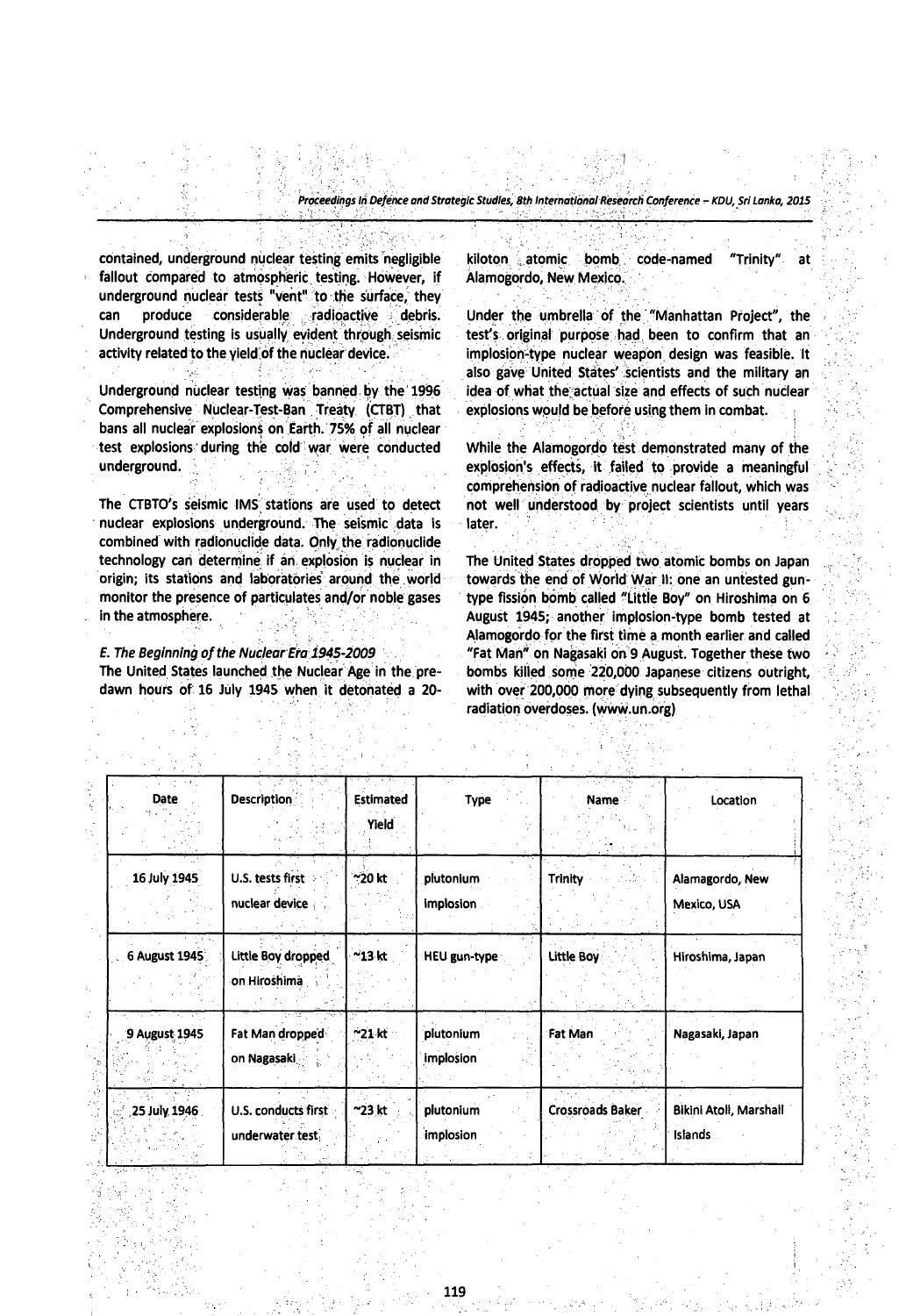$\bar{a}$ 

| 29 August 1949       | U.S.S.R. tests first<br>nuclear weapon                                                | $\sim$ 21 kt                | plutonium                  | Joe 1 (name given<br>by the United<br>States)  | Semipalatinsk,<br>Kazakhstan                       |
|----------------------|---------------------------------------------------------------------------------------|-----------------------------|----------------------------|------------------------------------------------|----------------------------------------------------|
| 3 October 1952       | U.K. tests first<br>nuclear weapon                                                    | $\sim$ 20 kt                | plutonium<br>implosion     | Hurricane                                      | Monte Bello Islands,<br>Australia                  |
| 1 November 1952      | U.S. tests first<br>thermonuclear<br>device                                           | $^{\sim}10.4$<br>МT         | thermonuclear              | lvy Mike                                       | Enewetak Atoll,<br>Marshall Islands                |
| 1 March 1954         | U.S. tests first<br>deliverable<br>thermonuclear<br>weapon                            | $^{\sim}$ 14.8<br><b>MT</b> | thermonuclear              | Castle Bravo                                   | Bikini Atoll, Marshall<br>Islands                  |
| 22 November<br>1955  | U.S.S.R. tests its first<br>thermonuclear<br>weapon                                   | $^{\sim}$ 1.6 MT            | thermonuclear              | Joe 19 (name given<br>by the United<br>States) | Semipalatinsk,<br>Kazakhstan                       |
| 15 May 1957          | U.K. tests its first<br>thermonuclear<br>weapon                                       | $-200 -$<br>300 kt          | thermonuclear              | Grapple                                        | Christmas Island<br>(Kiritimati), South<br>Pacific |
| 19 September<br>1957 | U.S. conducts first<br>fully contained<br>underground nuclear<br>test<br>$\mathbf{t}$ | $^{\thicksim}$ 1.7 kt       | composite pit<br>implosion | Plumbbob Rainier                               | Nevada Test Site, USA                              |
| 8 November 1957      | U.K. tests its first<br>successful<br>thermonuclear<br>weapon                         | $^{\sim}$ 1.8 MT            | thermonuclear              | Grapple X                                      | Christmas Island<br>(Kiritimati), South<br>Pacific |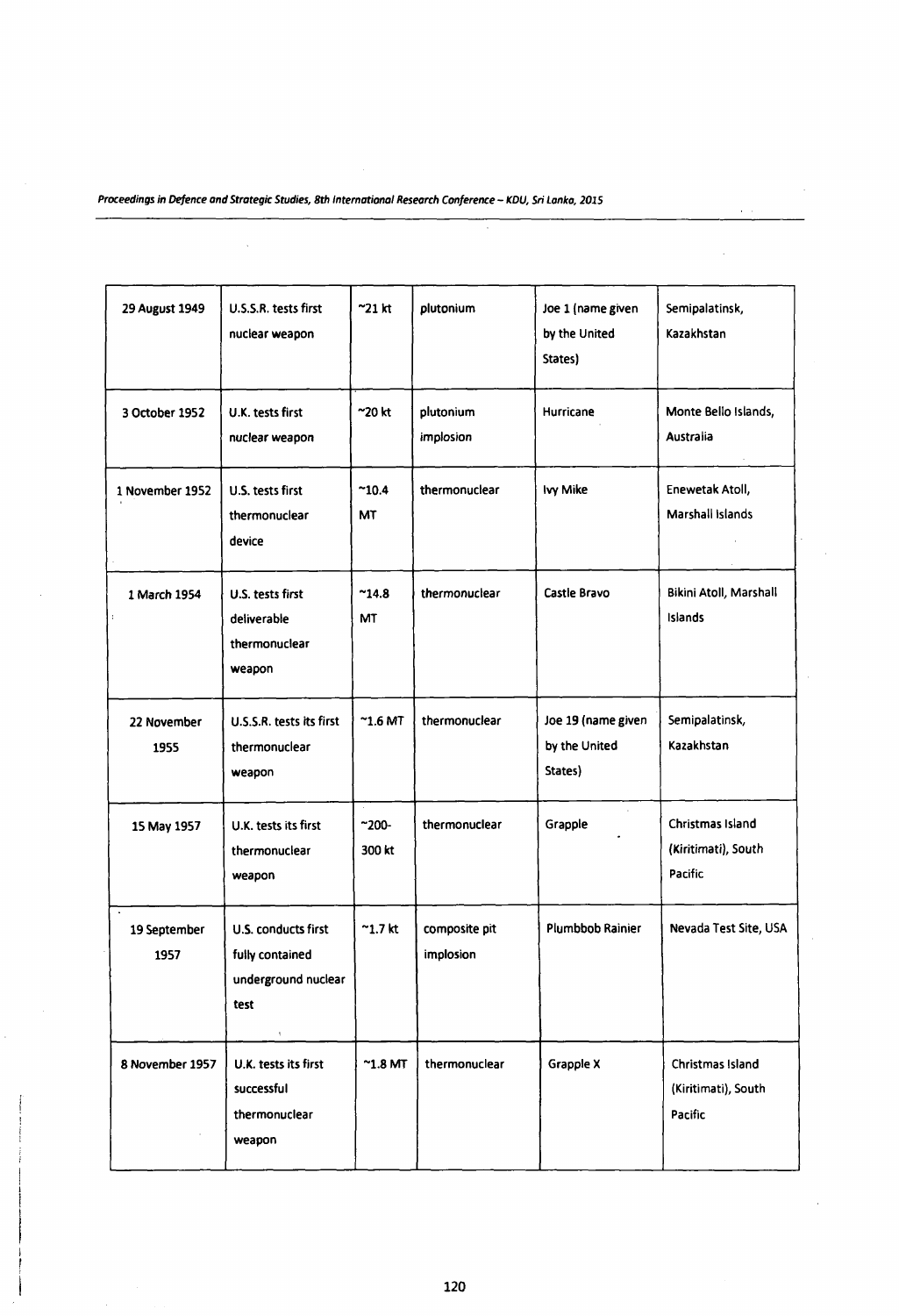$\bar{z}$ 

l,

J.

| 13 February 1960 | France tests its<br>first nuclear<br>weapon                                             | ~60-70 kt        | plutonium<br>implosion | <b>Gerboise Bleue</b> | Reganne, Algeria                   |
|------------------|-----------------------------------------------------------------------------------------|------------------|------------------------|-----------------------|------------------------------------|
| 30 October 1961  | U.S.S.R. conducts<br>Tsar Bomba test,<br>the biggest<br>nuclear explosion<br>in history | ~50-58 MT        | thermonuclear          | <b>Tsar Bomba</b>     | Novaya Zemlya,<br>Russia           |
| 6 July 1962      | U.S. conducts<br>Sedan test as part<br>of the Plowshare<br>Program                      | $^{\sim}$ 104 kt | thermonuclear          | Storax Sedan          | Nevada Test Site,<br><b>USA</b>    |
| 9 July 1962      | U.S. conducts<br><b>Starfish Prime</b><br>test in outer<br>space                        | 1.45 mt          | thermonuclear          | <b>Starfish Prime</b> | Lower Outer Space                  |
| 16 October 1964  | China tests its<br>first nuclear<br>weapon                                              | $^{\sim}$ 22 kt  | <b>HEU</b> implosion   | 596                   | Lop Nur, China                     |
| 17 June 1967     | China tests its<br>first<br>thermonuclear<br>weapon                                     | $^{\sim}$ 3.3 MT | thermonuclear          | CHIC-6                | Lop Nur, China                     |
| 24 August 1968   | France tests its<br>first successful<br>thermonuclear<br>weapon                         | $^{\sim}$ 2.6 MT | thermonuclear          | Canopus               | Fangataufa Atoll,<br>South Pacific |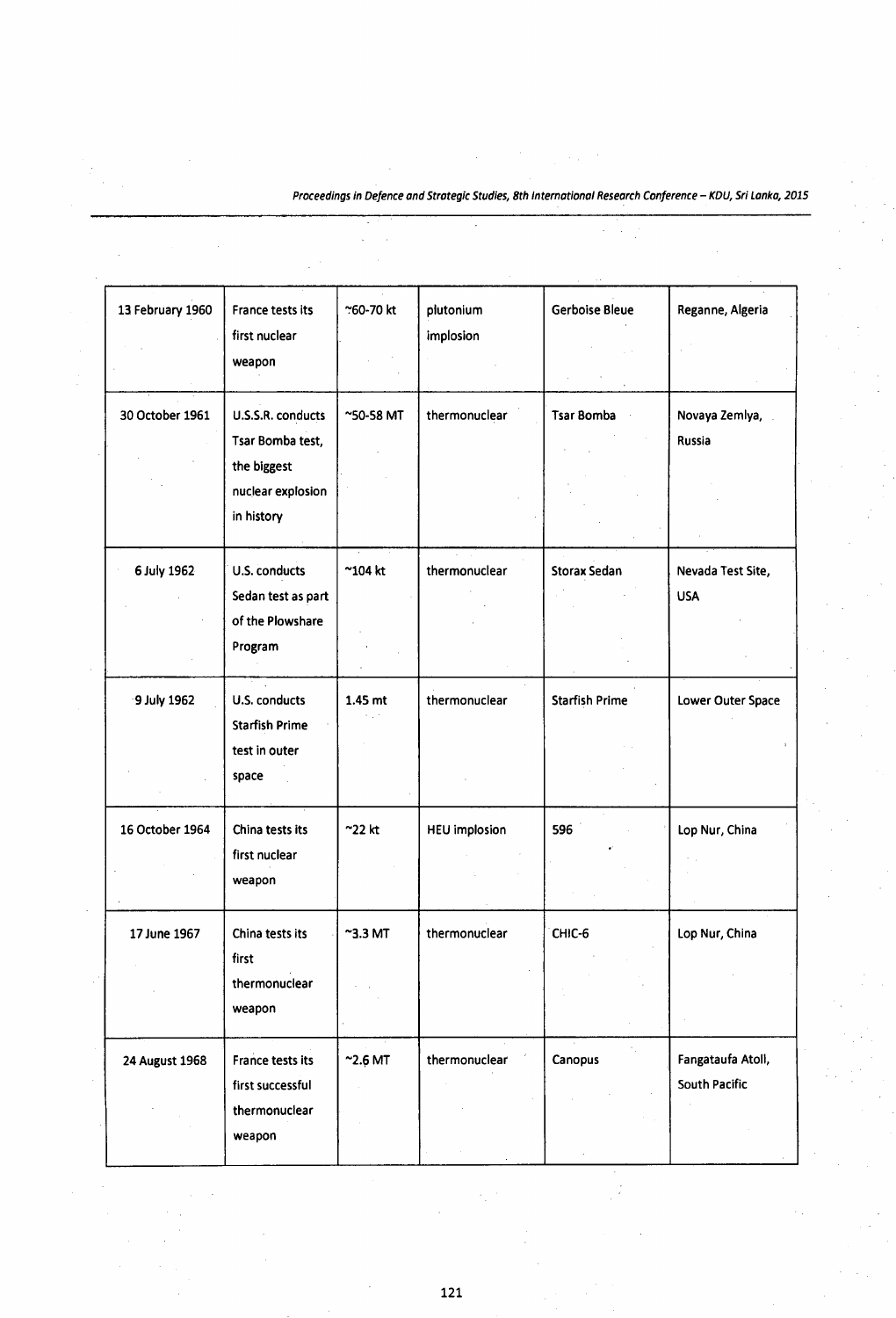| 24 October 1990      | Last U.S.S.R<br>nuclear test                                     | $^{\sim}1$ T      | low-yield test                                                              | (715th test)                           | Novaya Zemlya,<br>Russia                  |
|----------------------|------------------------------------------------------------------|-------------------|-----------------------------------------------------------------------------|----------------------------------------|-------------------------------------------|
| 26 November<br>1991  | Last U.K. nuclear<br>test                                        | $^{\sim}$ 11 kt   | Low-yield option of<br>variable-yield<br>thermonuclear<br>device (?)        | Julin Bristol (45th<br>test)           | Nevada Test Site,<br><b>USA</b>           |
| 23<br>September 1992 | Last U.S. nuclear<br>test                                        | $\approx$ 5 kT    | safety experiment                                                           | <b>Julin Divider</b><br>(1,032nd test) | Nevada Test Site,<br><b>USA</b>           |
| 27 January 1996      | Last French<br>nuclear test                                      | $^{\sim}$ 120 kt  | thermonuclear                                                               | Xouthos (210th<br>test)                | Fangataufa Atoll,<br><b>South Pacific</b> |
| 29 July 1996         | <b>Last Chinese</b><br>nuclear test                              | $\sim$ 1-5 kt     | low-yield test                                                              | (45th test)                            | Lop Nur, China                            |
| 11 May 1998          | India conducts a<br>nuclear test<br>(three nuclear<br>devices)   | ~45 kt total      | thermonuclear<br>device (?),<br>plutonium<br>implosion, low-yield<br>test   | Shakti                                 | Pokhran Desert,<br>India                  |
| 13 May 1998          | India conducts a<br>nuclear test (two<br>nuclear devices)        | $<$ 1 $kt$        | low-yield tests                                                             | Shakti                                 | Pokhran Desert,<br>India                  |
| 28 May 1998          | Pakistan<br>conducts a<br>nuclear test (five<br>nuclear devices) | ~9-12 kt<br>total | HEU fission device,<br>boosted fission<br>device (?), 3 low-<br>yield tests | Chagai-I                               | Ras Koh, Pakistan                         |

*122*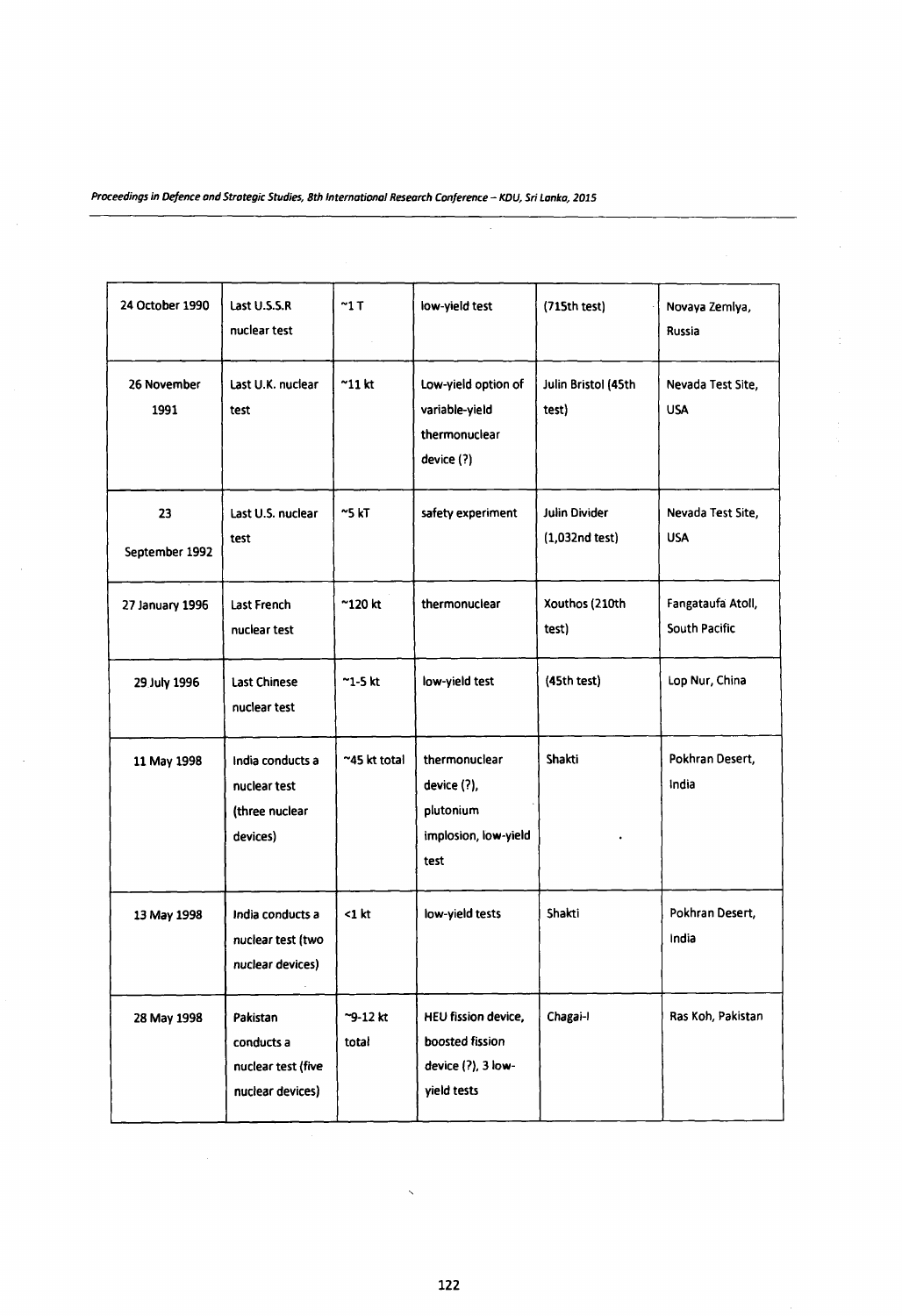| 30 May 1998      | Pakistan              | ~4-6 kt   | <b>HEU fission device</b> | Chagai-I | Ras Koh, Pakistan |
|------------------|-----------------------|-----------|---------------------------|----------|-------------------|
|                  | conducts a            |           |                           |          |                   |
|                  | nuclear test (one     |           |                           |          |                   |
|                  | nuclear device)       |           |                           |          |                   |
|                  |                       |           |                           |          |                   |
| 9 October 2006   | <b>DPRK</b> announces | magnitude | Plutonium                 |          | Hwadae-ri, Korea  |
|                  | that it has           | 4.1       | implosion (?)             |          |                   |
|                  | conducted a first     |           |                           |          |                   |
|                  | nuclear test          |           |                           |          |                   |
|                  |                       |           |                           |          |                   |
| 25 May 2009      | <b>DPRK</b> announces | magnitude | <b>Plutonium</b>          |          | Hwadae-ri, Korea  |
|                  | that it has           | 4.52      | implosion (?)             |          |                   |
|                  | conducted a           |           |                           |          |                   |
|                  | second nuclear.       |           |                           |          |                   |
|                  | test                  |           |                           |          |                   |
| 12 February 2013 | <b>DPRK announces</b> | magnitude | plutonium                 |          | Hwadae-ri, Korea  |
|                  | that it has           | 4.9       | implosion (?)             |          |                   |
|                  | conducted a third     |           |                           |          |                   |
|                  | nuclear test          |           |                           |          |                   |
|                  |                       |           |                           |          |                   |

*Source.- ([www.ctbto.ofg](http://www.ctbto.ofg))<http://www.un.org/en/events/againstnucleortestsday/history.shtml>*

# VI. Existing Agreements for Preventing Nuclear Weapons and their Performances.

Although there are many agreements for disarmament and war weapons control at present, their performance levels are at very minimum conditions. Though the idea has been expressed towards these accords by the powerful countries initially and arguments are conducted regarding a world without nuclear threats but activities are executed for the enhancement of nuclear technology inside their countries. It happens to raise their states in the international arena through the national interest, to conserve the National Security furtherand to be responsible not be thrown away from the group of powerful states. However, this situation poses very wide problematic situations in the international politics.

Followings are the agreements, which many states have already retracted.

- 1959 Antarctic Treaty
- 1963 Hot Line Agreement
- 1963 Limited Test Ban Treaty
- 1967 Outer Space Treaty
- 1967 Latin America Nuclear Free Zone Treaty
- 1968 Nuclear Non-Proliferation Treaty
- 1971 Seabed Treaty
- 1972 Strategic Arms Limitation Treaty I (Interim Agreement)
- 1972 Anti-Ballistic Missile Treaty
- 1974 Threshold Test Ban Treaty
- 1974 Vladivostok Agreement
- 1976 Peaceful Nuclear Explosions Treaty
- 1977 Environmental Modification Convention
- 1979 Strategic Arms Limitation Treaty II
- 1985 South Pacific Nuclear Free Zone Treaty